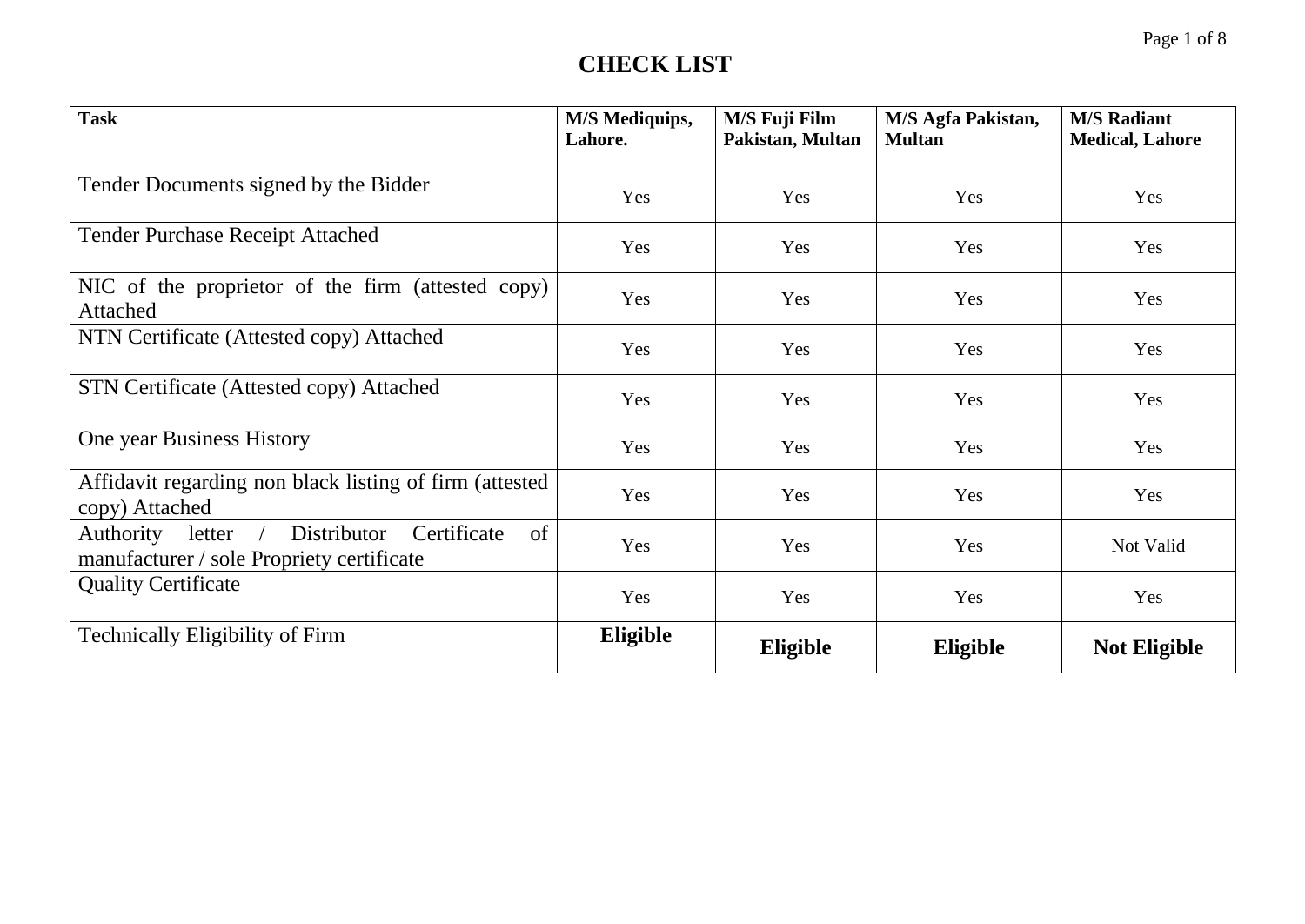## **TECHNICAL COMPARATIVE STATEMENT X- RAY FILMS, DEVELOPER & FIXER, CHEMICALS FOR THE FINANCIAL YEAR, 2019-2020**

| $Sr.$ # | <b>NAME OF ITEMS</b>                                              | <b>Total Demand</b> |
|---------|-------------------------------------------------------------------|---------------------|
| 01      | X-Ray Films 14"x17" with printed Envelops 200gm Pack of 100 Films | <b>925 Pkts</b>     |

| Sr.# | <b>Name of Firms.</b>              | <b>Manufacture</b> | <b>Pack Size</b> | <b>Status of Sample</b> | Decision of TAC   |
|------|------------------------------------|--------------------|------------------|-------------------------|-------------------|
|      |                                    | Importer           |                  |                         |                   |
| -01  | M/S Agfa Pakistan Pvt. Ltd, Multan | Agfa               | 100 Sheets       | Approved                | <b>Responsive</b> |
| 02   | M/S Fuji Film, Multan              | Fuji Japan         | 100 Sheets       | Approved                | <b>Responsive</b> |

| Sr. # | <b>NAME OF ITEMS</b>                                              | <b>Total Demand</b> |
|-------|-------------------------------------------------------------------|---------------------|
| 02    | X-Ray Films 12"x15" with printed envelops 200gm Pack of 100 Films | <b>700 Pkts</b>     |

| Sr.# | <b>Name of Firms.</b>              | Manufacture/ | <b>Pack Size</b> | <b>Status of Sample</b> | Decision of TAC   |
|------|------------------------------------|--------------|------------------|-------------------------|-------------------|
|      |                                    | Importer     |                  |                         |                   |
| -01  | M/S Agfa Pakistan Pvt. Ltd, Multan | Agfa         | 100 Sheets       | Approved                | <b>Responsive</b> |
| 02   | M/S Fuji Film, Multan              | Fuji Japan   | 100 Sheets       | Approved                | <b>Responsive</b> |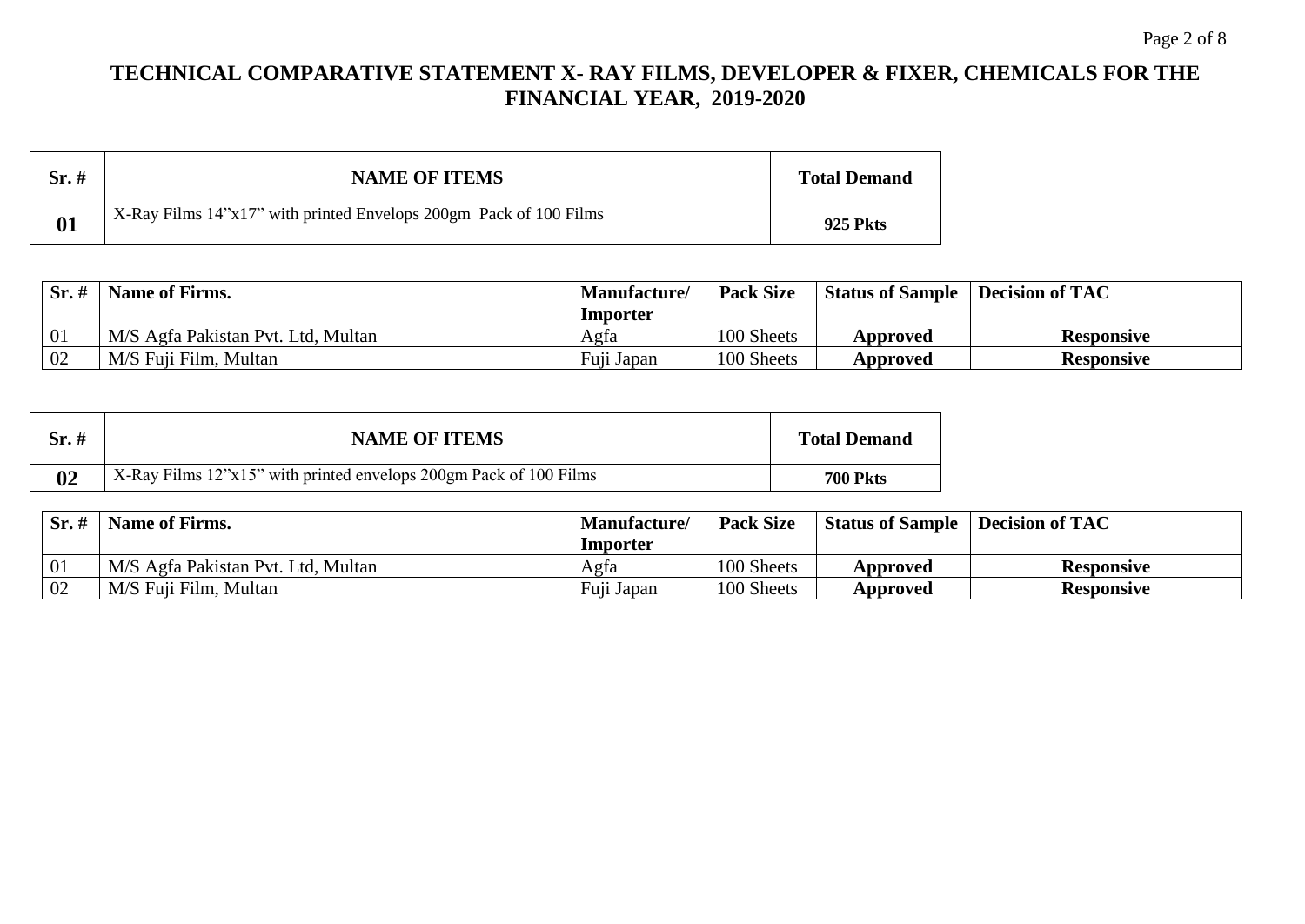| Sr.~# | <b>NAME OF ITEMS</b>                                                                                                  | <b>Total Demand</b> |
|-------|-----------------------------------------------------------------------------------------------------------------------|---------------------|
| 03    | Digital X-Ray Films 14"x17" Laser with printed Envelops (pack of 125 films) CT Imaging<br>$/MRI & Digital X-Ray Film$ | <b>1248 Pkts</b>    |

| Sr.# | <b>Name of Firms.</b>                | Manufacture/ | <b>Pack Size</b> | <b>Status of Sample</b> | <b>Decision of TAC</b> |
|------|--------------------------------------|--------------|------------------|-------------------------|------------------------|
|      |                                      | Importer     |                  |                         |                        |
| 01   | M/S Agfa Pakistan Pvt. Ltd, Multan   | Agfa         | 100 Sheets       | Not as per              |                        |
|      |                                      |              | $(DT-2B)$        | <b>Specification</b>    | <b>Non Responsive</b>  |
| 02   | M/S Fuji Film, Multan                | Fuji Japan   | 100 Sheets       |                         |                        |
|      |                                      |              | (Laser)          | Approved                | <b>Responsive</b>      |
| 03   | M/S Mediquips Pvt. Ltd, Lahore       | Konica       | 125 Sheets       |                         |                        |
|      |                                      | Minolta      | (Laser)          | Approved                | <b>Responsive</b>      |
| 04   | M/S Radiant Medical Pvt. Ltd, Lahore | Carestream   | 125 Sheets       |                         |                        |
|      |                                      | Health, USA  |                  | Approved                | <b>Non Responsive</b>  |

| Sr.# | <b>NAME OF ITEMS</b>                                                                                                                 | <b>Total Demand</b> |
|------|--------------------------------------------------------------------------------------------------------------------------------------|---------------------|
| 04   | Digital X-Ray Films $12^{\prime\prime}x10^{\prime\prime}$ Laser with printed Envelops (pack of 125 films) for Digital X-<br>Ray Film | <b>800 Pkts</b>     |

| Sr.~# | <b>Name of Firms.</b>              | Manufacture/ | <b>Pack Size</b> | <b>Status of Sample</b> | <b>Decision of TAC</b> |
|-------|------------------------------------|--------------|------------------|-------------------------|------------------------|
|       |                                    | Importer     |                  |                         |                        |
| 01    | M/S Agfa Pakistan Pvt. Ltd, Multan | Agfa         | 100 Sheets       | Not as per              |                        |
|       |                                    |              | $(DT-2B)$        | <b>Specification</b>    | <b>Non Responsive</b>  |
| 02    | M/S Fuji Film, Multan              | Fuji Japan   | 150 Sheets       |                         |                        |
|       |                                    |              | (Laser)          | Approved                | <b>Responsive</b>      |
| 03    | M/S Mediquips Pvt. Ltd, Lahore     | Konica       | 125 Sheets       |                         |                        |
|       |                                    | Minolta      | (Laser)          | Approved                | <b>Responsive</b>      |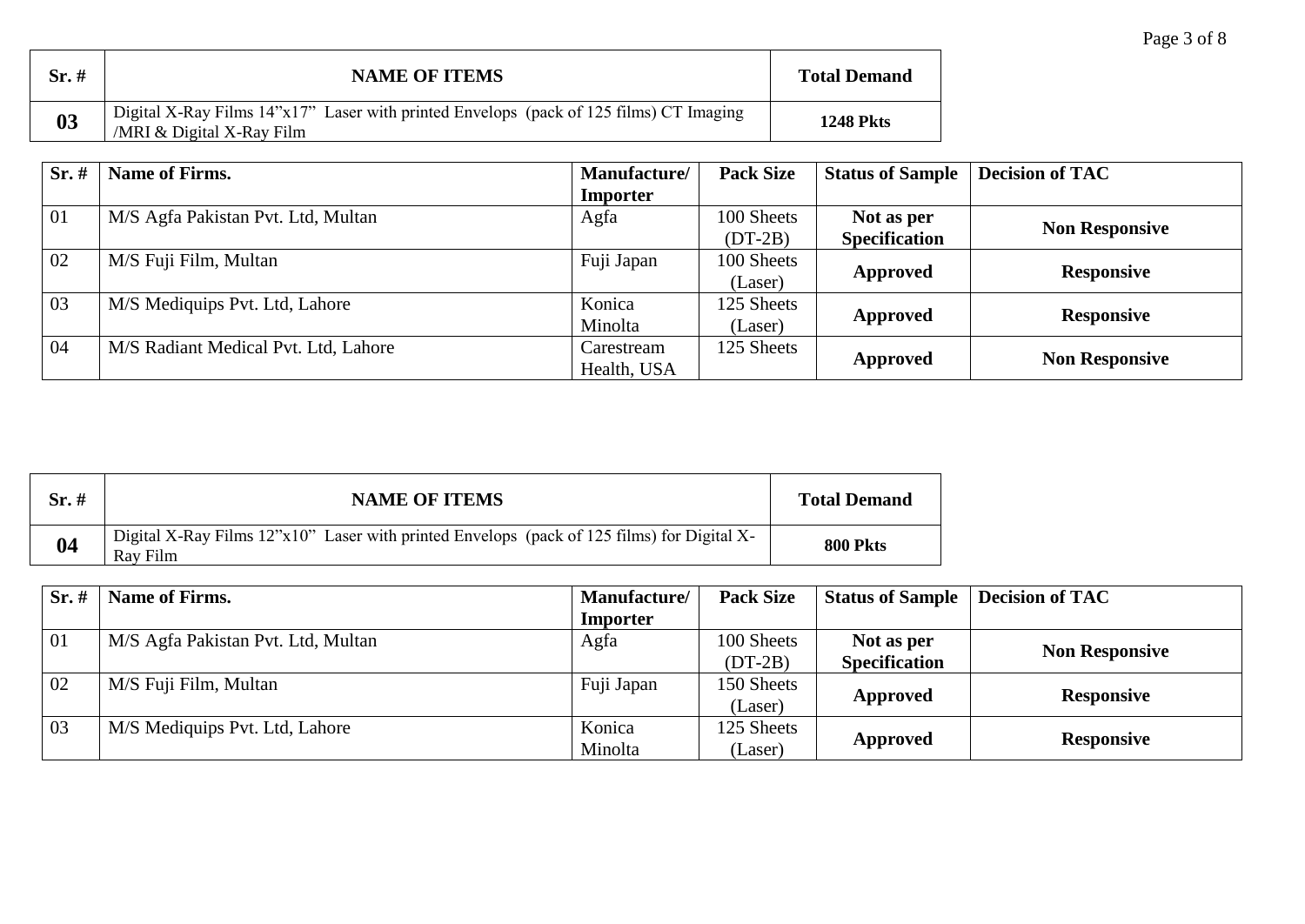| $Sr.$ #        | <b>NAME OF ITEMS</b>                                                              | <b>Total Demand</b> |
|----------------|-----------------------------------------------------------------------------------|---------------------|
| 0 <sub>5</sub> | Chemicals for Automatic Processor Developer Liquid pack of 05 Ltr. (Pro 20 Ltrs.) | <b>350 Pkts</b>     |

| $Sr. \#$ | Name of Firms.                     | Manufacture/ | <b>Pack Size</b> | <b>Status of Sample</b> | Decision of TAC   |
|----------|------------------------------------|--------------|------------------|-------------------------|-------------------|
|          |                                    | Importer     |                  |                         |                   |
|          | M/S Agfa Pakistan Pvt. Ltd, Multan | Agfa         | 20 Ltrs          | Approved                | <b>Responsive</b> |
| 02       | M/S Fuji Film, Multan              | Fuji Japan   | 20 Ltrs          | Approved                | <b>Responsive</b> |

| Sr. # | <b>NAME OF ITEMS</b>                                                          | <b>Total Demand</b> |
|-------|-------------------------------------------------------------------------------|---------------------|
| 06    | Chemicals for Automatic Processor Fixer Liquid Pack of 05 Ltr. (pro 20 Ltrs.) | <b>350 Pkts</b>     |

| Sr. ‡ | <b>Name of Firms.</b>              | <b>Manufacture</b> | <b>Pack Size</b> | <b>Status of Sample</b> | <b>Decision of TAC</b> |
|-------|------------------------------------|--------------------|------------------|-------------------------|------------------------|
|       |                                    | <b>Importer</b>    |                  |                         |                        |
|       | M/S Agfa Pakistan Pvt. Ltd, Multan | Agfa               | 20 Ltrs          | Approved                | <b>Responsive</b>      |
| 02    | M/S Fuji Film, Multan              | Fuji Japan         | 20 Ltrs          | Approved                | <b>Responsive</b>      |

| Sr.# | <b>NAME OF ITEMS</b>           | <b>Total Demand</b> |
|------|--------------------------------|---------------------|
| 07   | Mammography film size $8"x10"$ | 05 Pkts             |

| Sr.            | $\mathbf{v}$<br><b>Name of Firms.</b> | <b>Manufacture</b>                                                     | <b>Pack Size</b> | <b>Status of Sample</b> | <b>Decision of TAC</b> |
|----------------|---------------------------------------|------------------------------------------------------------------------|------------------|-------------------------|------------------------|
|                |                                       | Importer                                                               |                  |                         |                        |
| $\overline{0}$ | Fuji Film, Multan<br>$\bf M/C$<br>M/S | $\blacksquare$ $\blacksquare$ $\blacksquare$<br>Fu <sub>11</sub> Japan | 150 Sheets       | <b>No Sample</b>        | <b>Non Responsive</b>  |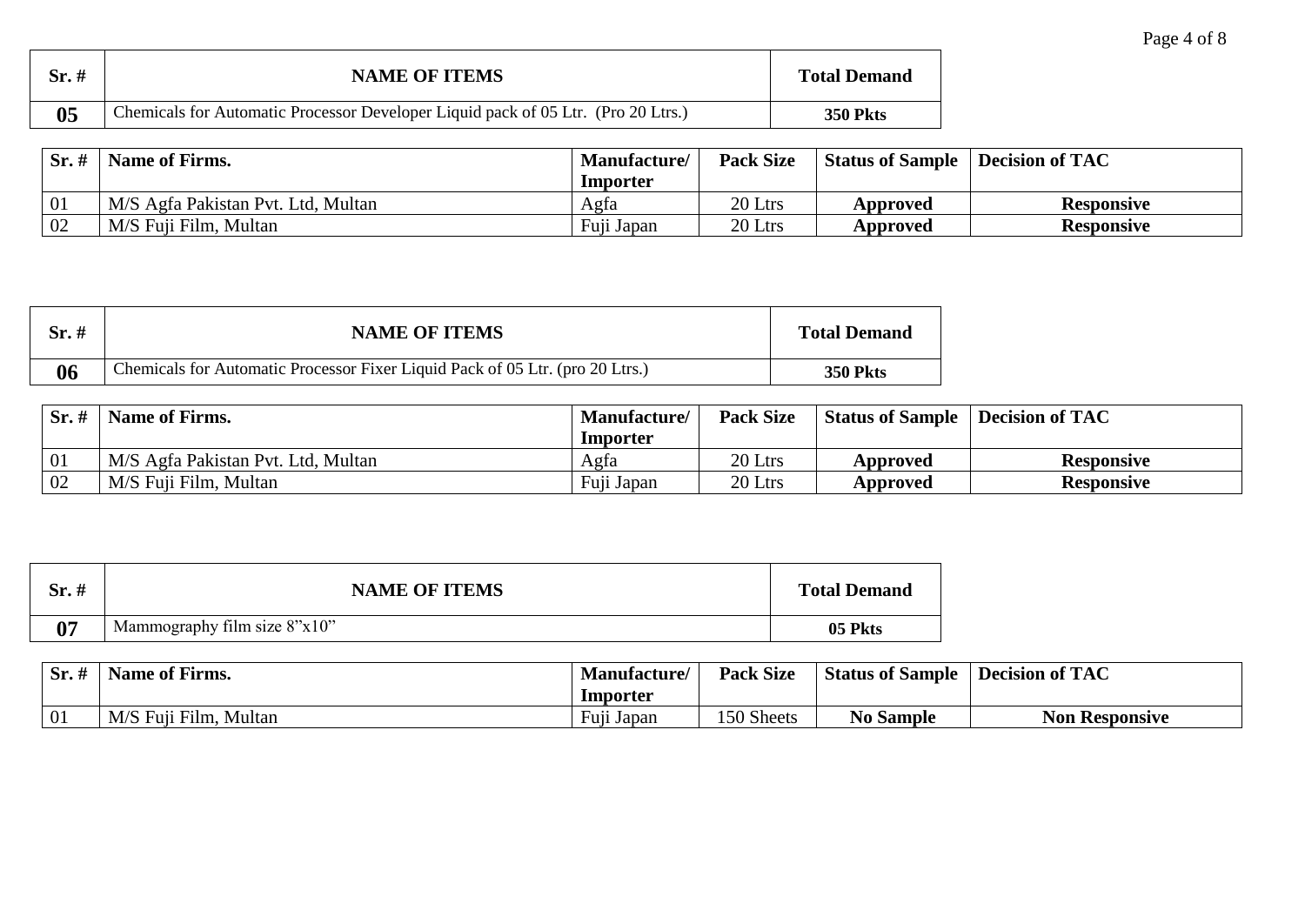| Sr. # | <b>NAME OF ITEMS</b>                                                   | <b>Total Demand</b> |
|-------|------------------------------------------------------------------------|---------------------|
| 08    | Power injector syringes (CT Scan 64 Slice) Medrad Stellant double head | 500                 |

|    | $Sr. \#$   Name of Firms.      | <b>Manufacture/</b> | <b>Pack Size</b>       | <b>Status of Sample   Decision of TAC</b> |                       |
|----|--------------------------------|---------------------|------------------------|-------------------------------------------|-----------------------|
|    |                                | Importer            |                        |                                           |                       |
| 01 | M/S Mediquips Pvt. Ltd, Lahore |                     | Model SDS,<br>CTP, QFT | <b>No Sample</b>                          | <b>Non Responsive</b> |

| Sr.# | <b>NAME OF ITEMS</b>         | <b>Total Demand</b> |
|------|------------------------------|---------------------|
| 09   | I.V. Pressure line (Two Way) | 000                 |

| $\sim$ $\sim$<br># וט | .<br>Trms.<br>lame<br>- OI | <b>Manufacture</b><br>Importer | <b>Pack Size</b> | <b>Status of Sample</b> | $\mathbf{f} \mathbf{T} \mathbf{A} \mathbf{C}$<br>- Decision of<br>.AU |
|-----------------------|----------------------------|--------------------------------|------------------|-------------------------|-----------------------------------------------------------------------|
|                       |                            |                                |                  |                         |                                                                       |

| Sr.# | <b>NAME OF ITEMS</b>                                                                         | <b>Total Demand</b> |
|------|----------------------------------------------------------------------------------------------|---------------------|
| 10   | Films for Laser Imager X-Ray Dry System 14"x17" with printed envelops (Pack of 125<br>Films) | 160                 |

| Sr.~# | Name of Firms.                       | Manufacture/ | <b>Pack Size</b> | <b>Status of Sample</b> | <b>Decision of TAC</b> |
|-------|--------------------------------------|--------------|------------------|-------------------------|------------------------|
|       |                                      | Importer     |                  |                         |                        |
| 01    | M/S Fuji Film, Multan                | Fuji Japan   | 100 Sheets       | Approved                | <b>Responsive</b>      |
| 02    | M/S Mediquips Pvt. Ltd, Lahore       | Konica       | 125 Sheets       | Approved                |                        |
|       |                                      | Minolta      |                  |                         | <b>Responsive</b>      |
| 03    | M/S Radiant Medical Pvt. Ltd, Lahore | Carestream   | 125 Sheets       | Approved                |                        |
|       |                                      | Health, USA  | (14"x17")        |                         | <b>Responsive</b>      |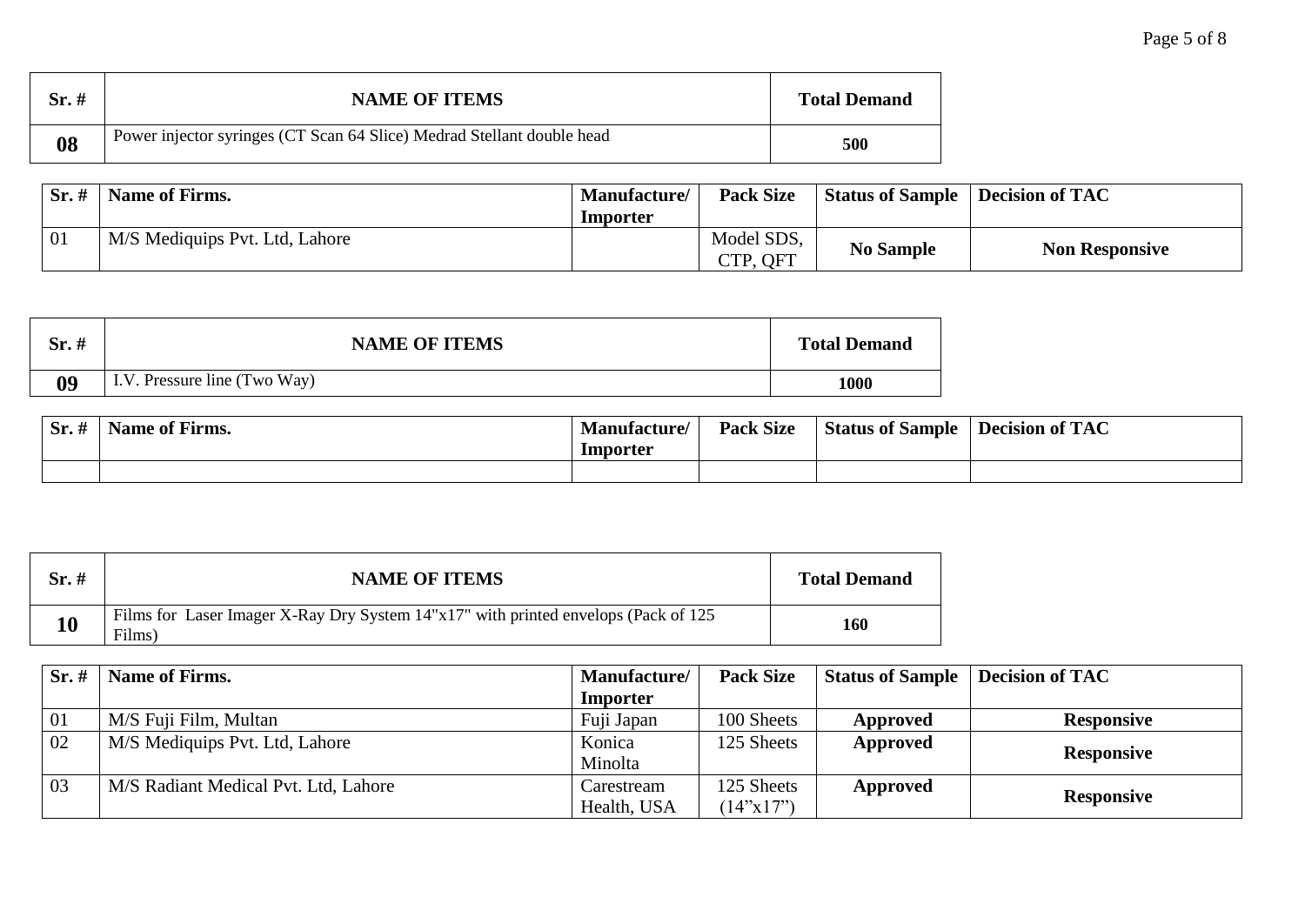| $Sr. \#$  | <b>NAME OF ITEMS</b>                                                                                 | <b>Total Demand</b> |
|-----------|------------------------------------------------------------------------------------------------------|---------------------|
| <b>11</b> | Films for Laser Imager X-Ray Dry System 11"x14"/10"x14" with printed envelops (Pack of<br>125 Films) | 160                 |

| Sr.# | <b>Name of Firms.</b>                | <b>Manufacture</b> | <b>Pack Size</b>          | <b>Status of Sample</b> | <b>Decision of TAC</b> |
|------|--------------------------------------|--------------------|---------------------------|-------------------------|------------------------|
|      |                                      | Importer           |                           |                         |                        |
| 01   | M/S Fuji Film, Multan                | Fuji Japan         | 150 Sheets                |                         |                        |
|      |                                      |                    | $(10^{\circ}x14^{\circ})$ | Approved                | <b>Responsive</b>      |
| 02   | M/S Mediquips Pvt. Ltd, Lahore       | Konica             | 125 Sheets                |                         |                        |
|      |                                      | Minolta            | (11"x14")                 | Approved                | <b>Responsive</b>      |
| 03   | M/S Radiant Medical Pvt. Ltd, Lahore | Carestream         | 125 Sheets                |                         |                        |
|      |                                      | Health, USA        | (11"x14")                 | Approved                | <b>Responsive</b>      |

| Sr.# | <b>NAME OF ITEMS</b>                                                                         | <b>Total Demand</b> |
|------|----------------------------------------------------------------------------------------------|---------------------|
| 12   | Films for Laser Imager X-Ray Dry System 08"x10" with printed envelops (Pack of 125<br>Films) | 120                 |

| $Sr.$ # | Name of Firms.               | <b>Manufacture</b>                                                     | <b>Pack Size</b> | <b>Status of Sample</b> | <b>Decision of TAC</b> |
|---------|------------------------------|------------------------------------------------------------------------|------------------|-------------------------|------------------------|
|         |                              | Importer                                                               |                  |                         |                        |
| 01      | M/S<br>. Film. Multan<br>Fun | $\blacksquare$ $\blacksquare$ $\blacksquare$<br>Fu <sub>11</sub> Japan | 150 Sheets       | Approved                | Responsive             |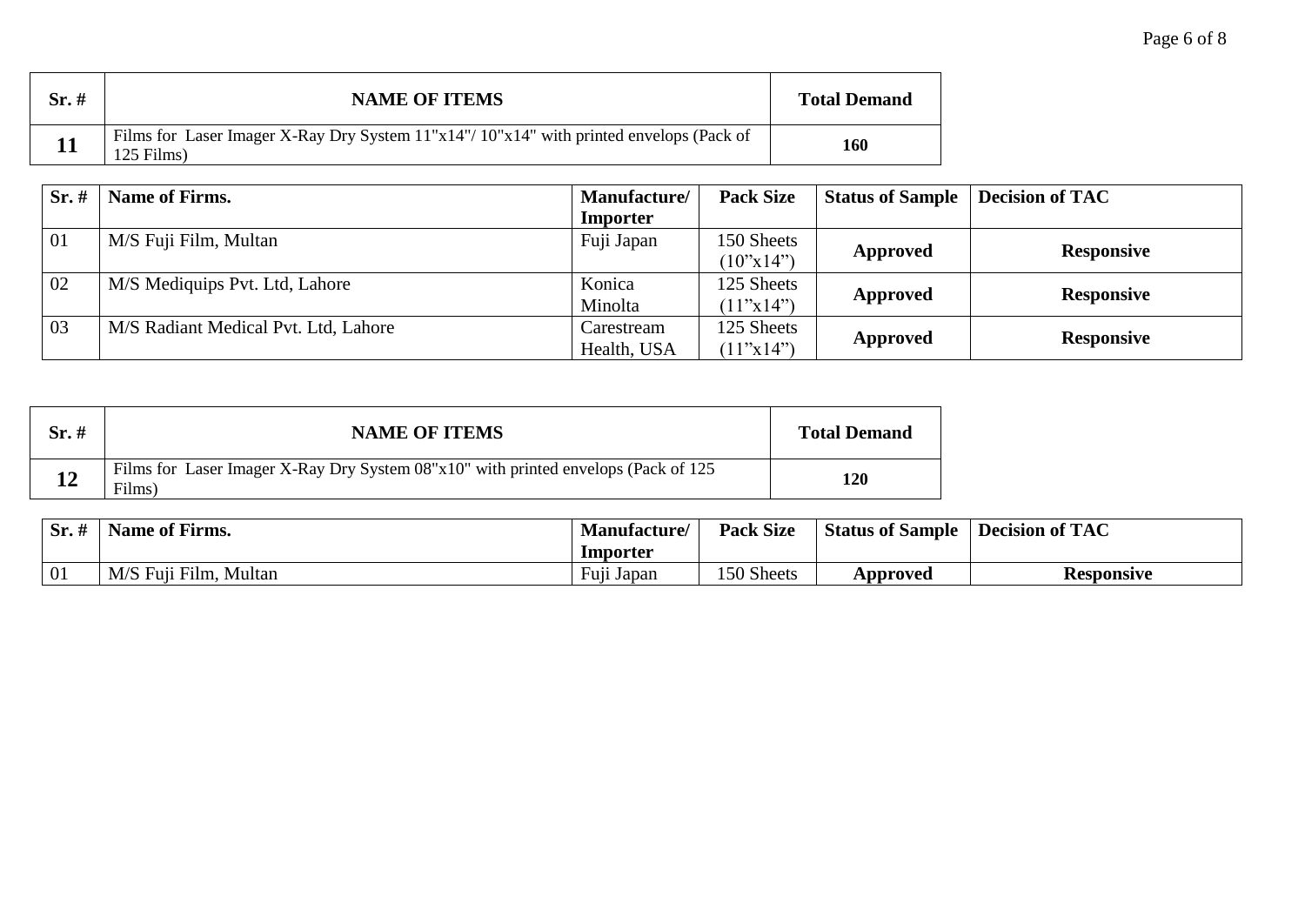| Page 7 of 8 |
|-------------|
|-------------|

| $Sr.$ # | <b>NAME OF ITEMS</b>                                 | <b>Total Demand</b> |
|---------|------------------------------------------------------|---------------------|
|         | X-Ray Medical Imaging / Digital X-Rays Film 14"x 17" | 24 Pkts             |

| Sr.# | <b>Name of Firms.</b>              | Manufacture/ | <b>Pack Size</b> | <b>Status of Sample</b> | <b>Decision of TAC</b> |
|------|------------------------------------|--------------|------------------|-------------------------|------------------------|
|      |                                    | Importer     |                  |                         |                        |
| 01   | M/S Agfa Pakistan Pvt. Ltd, Multan | Agfa         | 100 Sheets       |                         |                        |
|      |                                    |              | $(DT-2B)$        | Approved                | <b>Responsive</b>      |
| 02   | M/S Fuji Film, Multan              | Fuji Japan   | 100 Sheets       | Approved                | <b>Responsive</b>      |
|      |                                    |              |                  |                         |                        |
| 03   | M/S Mediquips Pvt. Ltd, Lahore     | Konica       | 125 Sheets       |                         |                        |
|      |                                    | Minolta      |                  | Approved                | <b>Responsive</b>      |

| $Sr. \#$ | <b>NAME OF ITEMS</b>                                 | <b>Total Demand</b> |
|----------|------------------------------------------------------|---------------------|
|          | X-Ray Medical Imaging / Digital X-Rays Film 11"x 14" | 36 Pkts             |

| Sr.# | Name of Firms.                     | Manufacture/ | <b>Pack Size</b>          | <b>Status of Sample</b> | <b>Decision of TAC</b> |
|------|------------------------------------|--------------|---------------------------|-------------------------|------------------------|
|      |                                    | Importer     |                           |                         |                        |
| 01   | M/S Agfa Pakistan Pvt. Ltd, Multan | Agfa         | 100 Sheets                |                         | <b>Responsive</b>      |
|      |                                    |              | $(DT-2B)$                 | Approved                |                        |
| 02   | M/S Fuji Film, Multan              | Fuji Japan   | 150 Sheets                | <b>Not As Per</b>       |                        |
|      |                                    |              | $(10^{\circ}x14^{\circ})$ | <b>Specification</b>    | <b>Non Responsive</b>  |
| 03   | M/S Mediquips Pvt. Ltd, Lahore     | Konica       | 125 Sheets                |                         |                        |
|      |                                    | Minolta      |                           | Approved                | <b>Responsive</b>      |